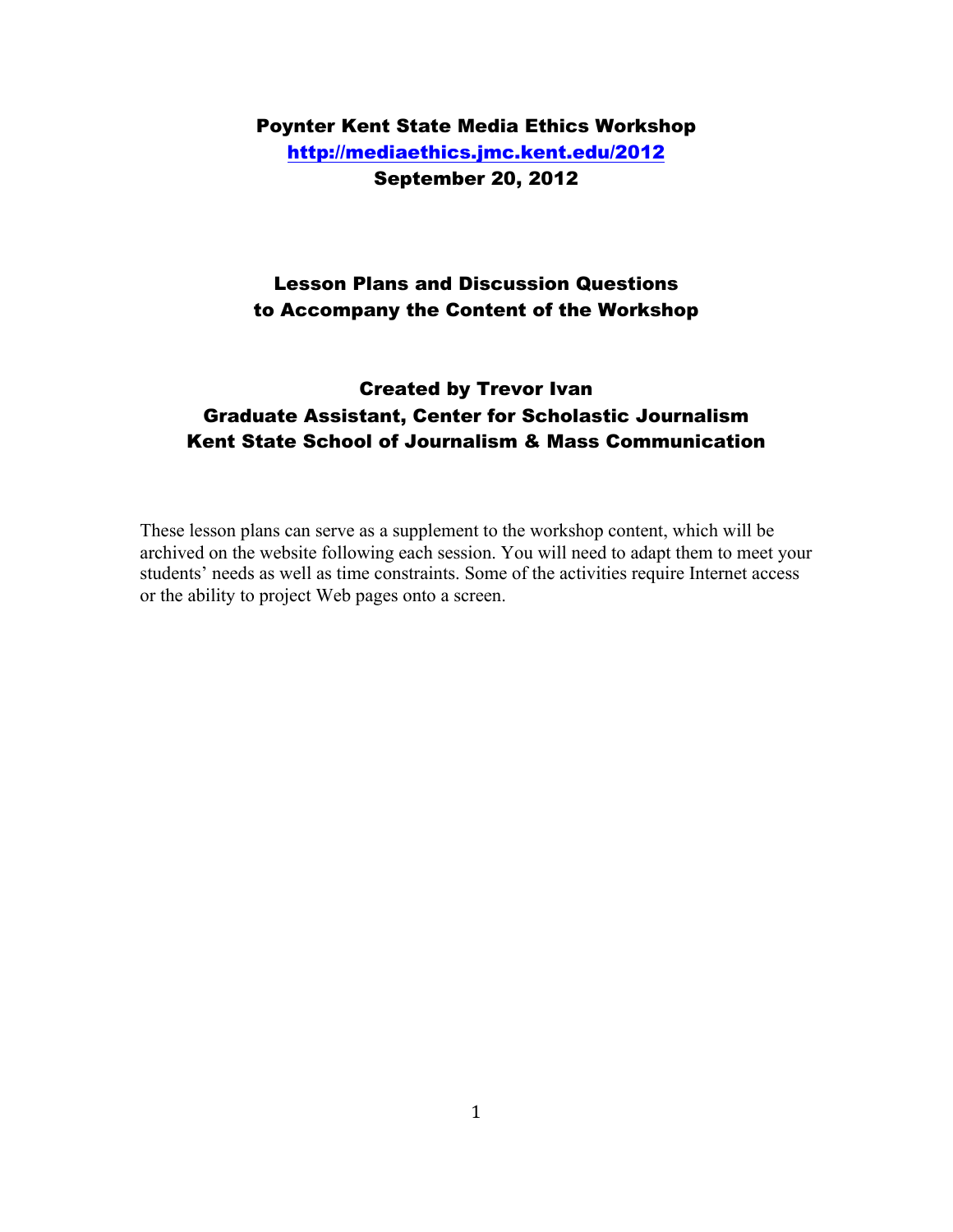### Journalism's Responsibility and Role in the Political Process

Rationale: Journalists play an essential role in helping political operatives reach the public. Today, however, social media and other direct forms of communication allow political strategists and candidates to bypass media gatekeepers. Understanding how both of these communication processes work can allow students to be better informed about how the news media help to share the public's sense of reality about political discourse.

### Objectives:

1. To understand how news coverage shapes public understanding of an election and the candidates.

2. To analyze how the public responds to news media coverage of candidates and other election-related issues.

3. To understand the ethical obligations journalists have to provide credible, verifiable information among competing voices.

### Procedures:

1. As a warm-up, ask students how they receive most of their information about political candidates and elections. Some might not seek out this information at all, but try to gauge how students learn about candidates and issues—through television news, social media, conversations with others, materials created by the campaigns themselves, comedic programming (like The Daily Show), etc.

2. As a follow-up, ask about their perceptions of candidates for various positions in the current or a recent election—president, members of Congress and local offices. How do they think those perceptions are shaped?

The news media play a profound role in shaping those perceptions, even if the students don't realize it. Most election campaigns, especially those at the national level, run through a news media filter. Ask students how election campaigns would be different if the news media didn't discuss the candidates.

3. To illustrate this point, play the following audio clips to the class. Each is about four minutes. As they listen, students should pay attention to how these stories could influence the public's perception of the candidates and issues discussed in the story. What facts can they find to support their conclusion? Encourage them to jot notes as they listen.

### Clip 1:

http://www.npr.org/2012/09/03/160484771/labor-day-mark-homestretch-in-presidentialrace

Clip 2:

http://www.npr.org/2012/08/13/158676727/ryan-energizes-romneys-weekend-campaignstops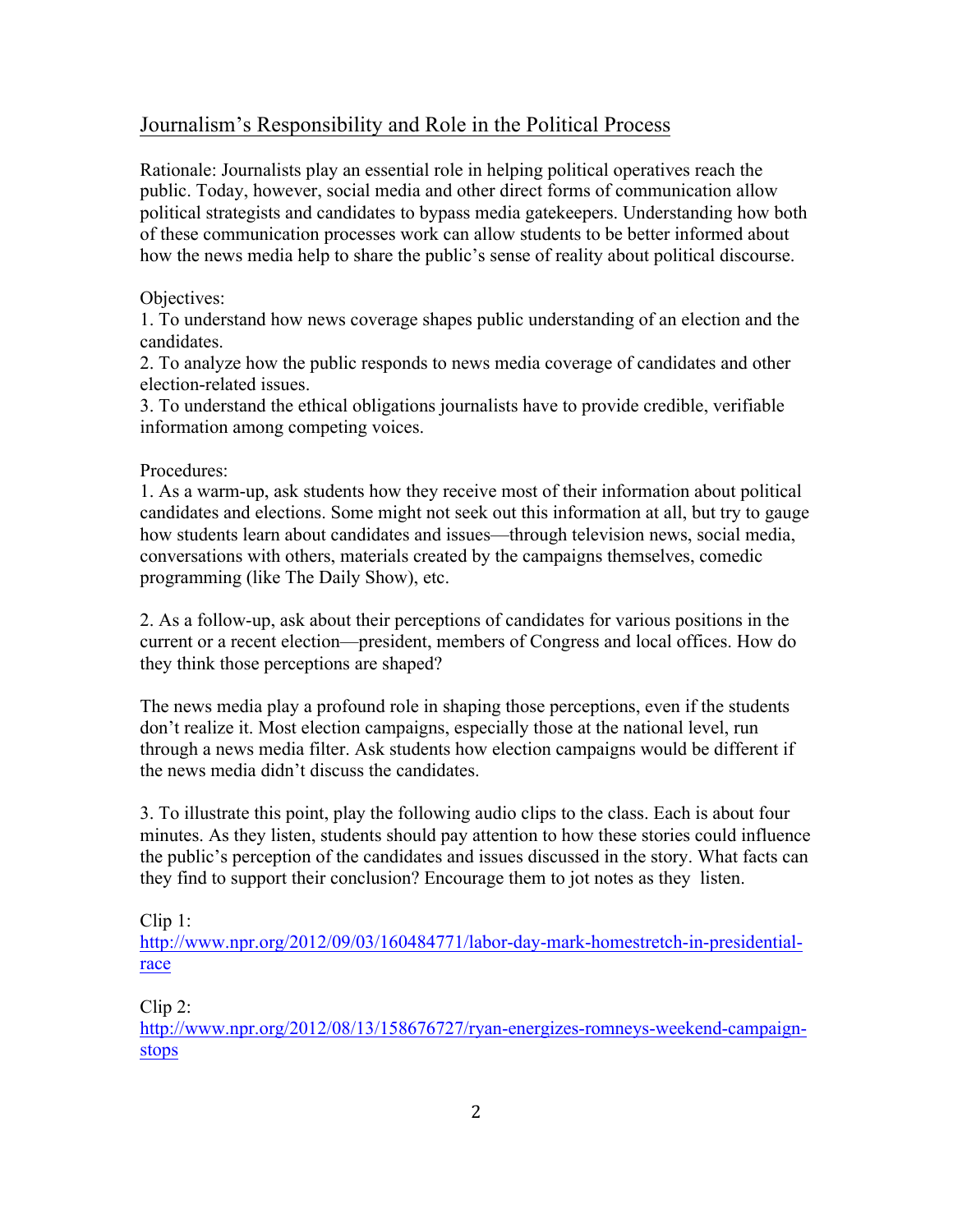Before discussing their findings, play this clip. Students should consider the impression this clip creates in their minds as compared with the previous two. What's different about this clip's focus? (This clips focuses heavily on the candidates' standing in the polls.)

#### http://abcnews.go.com/WNT/video/obama-pulls-ahead-romney-poll-17204768

4. After listening to these clips, break the class into groups and ask them to compare notes. They should focus on how the information found in the stories could influence the public's perceptions of the candidates. Also, they should discuss how the last clip was different from the first two.

5. After a brief discussion in groups, discuss their findings as a class. This can serve as an introduction to understand the "mediated" nature of modern political campaigns—most of the general public learns about candidates and their chances of being elected through news coverage.

6. Because of this power, ask the class to consider a journalist's responsibility when covering elections and candidates. What types of coverage will enable voters to make informed decisions? What types of coverage will detract from their ability to do this? Make a list of the types of behaviors journalists should exemplify when covering politics to serve the public's interest. For instance, they should verify information from candidates, not report things they can't verify, seek corroborating sources, create stories that seek to understand how issues will affect voters, etc.

7. Because of the prevalence of so much information available today, it's often tougher for the public to sort through it all. Journalists are more important than ever. As such, a new phenomenon, known as fact-check journalism, has arisen in the past few years. Share this piece with the class. Allow them to work in groups to discuss the following points about fact-check journalism:

- A) The symbiotic relationship between journalists and politicians
- B) The need for voters to receive accurate information

C) The role of journalists in providing that information

http://ethics.journalism.wisc.edu/2012/04/24/fact-checking-a-necessary-supplement-tomodern-political-reporting-panelists-say/

In their discussion, they should form a conclusion and offer supporting evidence about a journalist's responsibility to the public to provide accurate information. In other words, do journalists have an ethical duty to call out politicians who might be lying or deceitful? Or it is acceptable to allow others, like specific fact-checkers, to draw attention to lies and shortcomings?

8. To aid in the discussion, draw their attention to www.politifact.com, a well-known political journalism fact-checking website. Also draw their attention to this article on site by Neil Brown, editor of the Tampa Bay Times, which owns Politifact. http://www.politifact.com/truth-o-meter/article/2012/sep/12/you-can-handle-truth/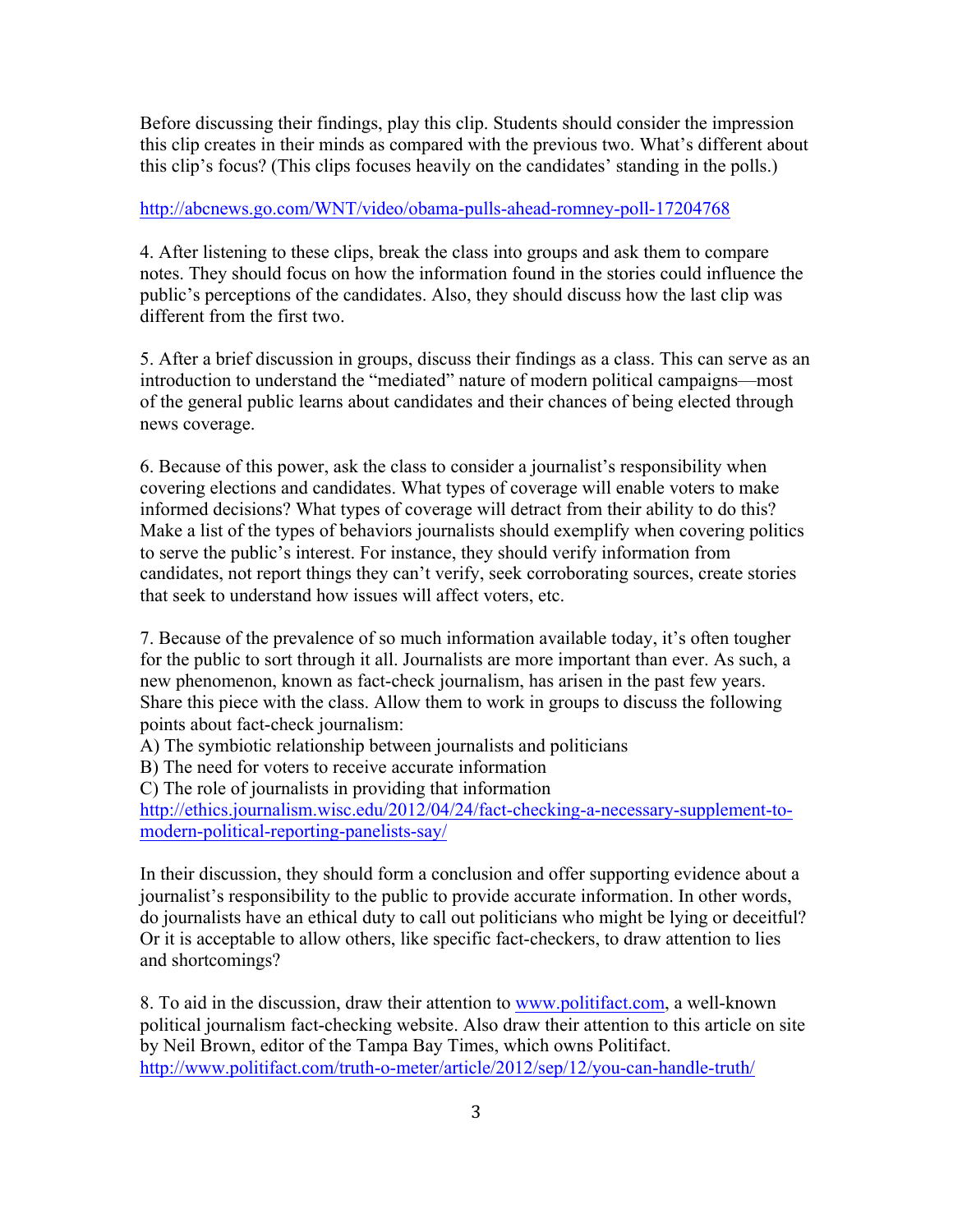Some criticize fact-checking as merely politically motivated. Many of these criticisms arise from those whose claims are disputed by journalists. As students read this article, ask them to look for the main points about why fact-checking plays an important role in the process of creating an informed electorate.

9. Equally important is the need to be transparent with the public about how this process takes place. Draw the students' attention to the following link that describes the process Politifact uses to assess claims and assign ratings. http://www.politifact.com/truth-ometer/article/2011/feb/21/principles-truth-o-meter/

Also encourage students to play around on the site and see how it works. They should pay attention to which claims are selected for verification, how rulings are made, and the importance of understanding the context surrounding a given claim. For instance, these links point to examples in which small nuances in way claims could be interpreted required detailed explanations beyond what the public might assume if it heard the claim outright.

http://www.politifact.com/truth-o-meter/statements/2012/aug/29/scott-walker/scottwalker-says-44-50-states-last-month-saw-unem/

http://www.politifact.com/truth-o-meter/statements/2012/sep/06/ted-strickland/stricklandcredits-auto-rescue-ohio-manufacturing-/

http://www.politifact.com/truth-o-meter/statements/2012/sep/05/kathleensebelius/kathleen-sebelius-repeats-problematic-claim-romney/

After viewing these resources, students should share their opinions about fact-checking journalism and the role it plays in modern elections.

10. An additional prong in understanding how candidates, journalists and the public relate to one another, is to examine how social media and other direct forms of online communication influence the information journalists use to cover politicians and the politicians' ability to bypass the media-imposed filter to reach the public directly. To begin this portion of the lesson, share this article with the class about the importance of social media in the 2012 presidential election.

http://newsroom.cisco.com/feature/1006785/2012-The-Social-Media-Election-

11. After reading the article, ask students to view the social media pages and websites of both Barack Obama and Mitt Romney. The following questions should guide their analysis:

- How do these pages/sites bolster the images of each candidate?
- What type of image does this help to create of the individual candidate?
- How much of content posted on these pages is devoted to tearing down the opponent?
- What can viewers learn about the candidate from the content on these pages?
- Do you have any advice for making these pages more user-friendly?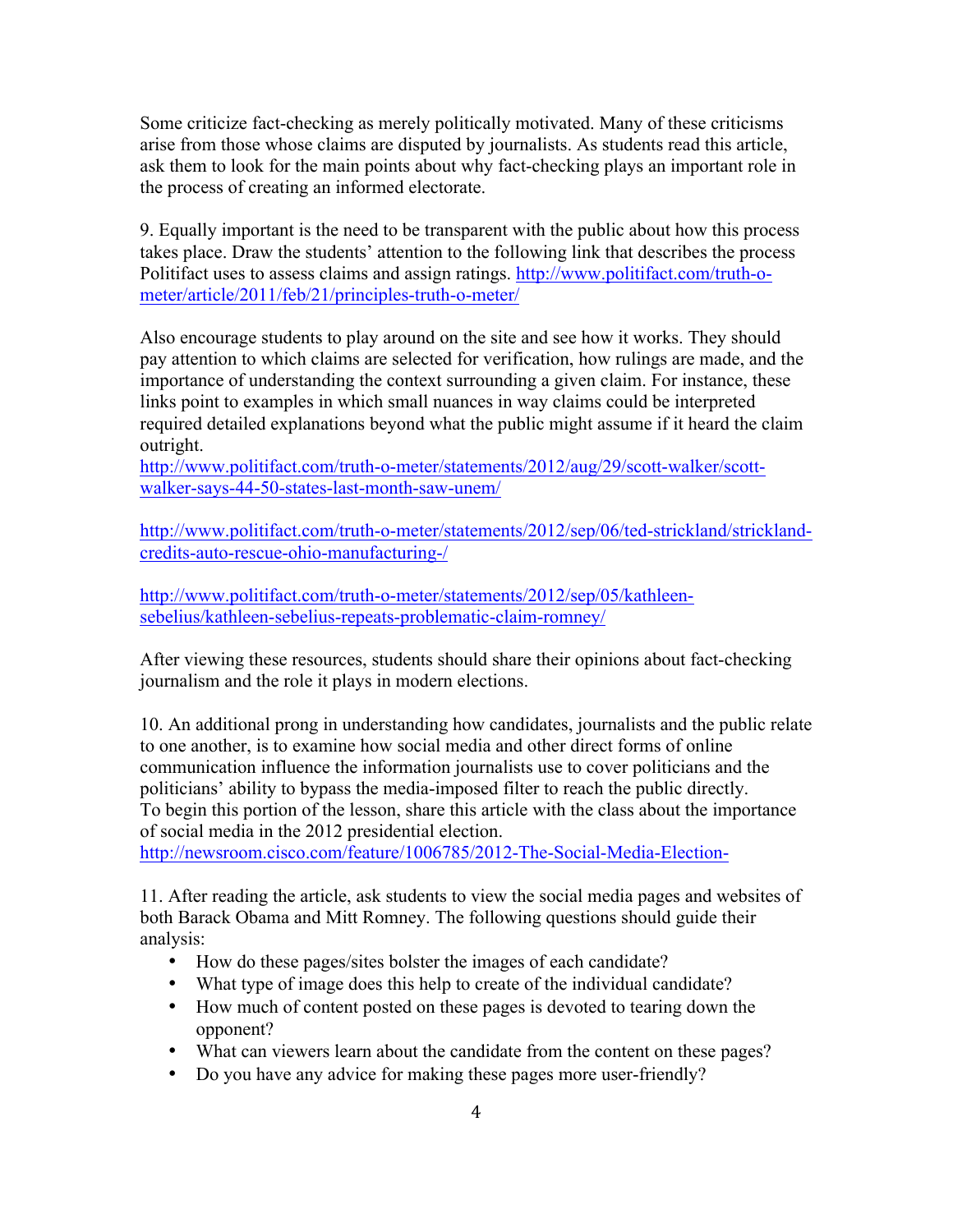- How can journalists use the information found on these pages?
- If you were a social media strategist for both of these campaigns, what advice would you give to each of them to improve their social media presence to better reach voters?

Students should prepare a short essay summarizing their analysis. They should also discuss their own habits of gathering information about candidates and what role, if any, social media play in that endeavor.

Pages to use in the analysis (Feel free to include more if you so choose): Facebook: https://www.facebook.com/mittromney & https://www.facebook.com/barackobama

YouTube usernames: Mittromney & BarackObama.com

Twitter: @BarackObama & @MittRomney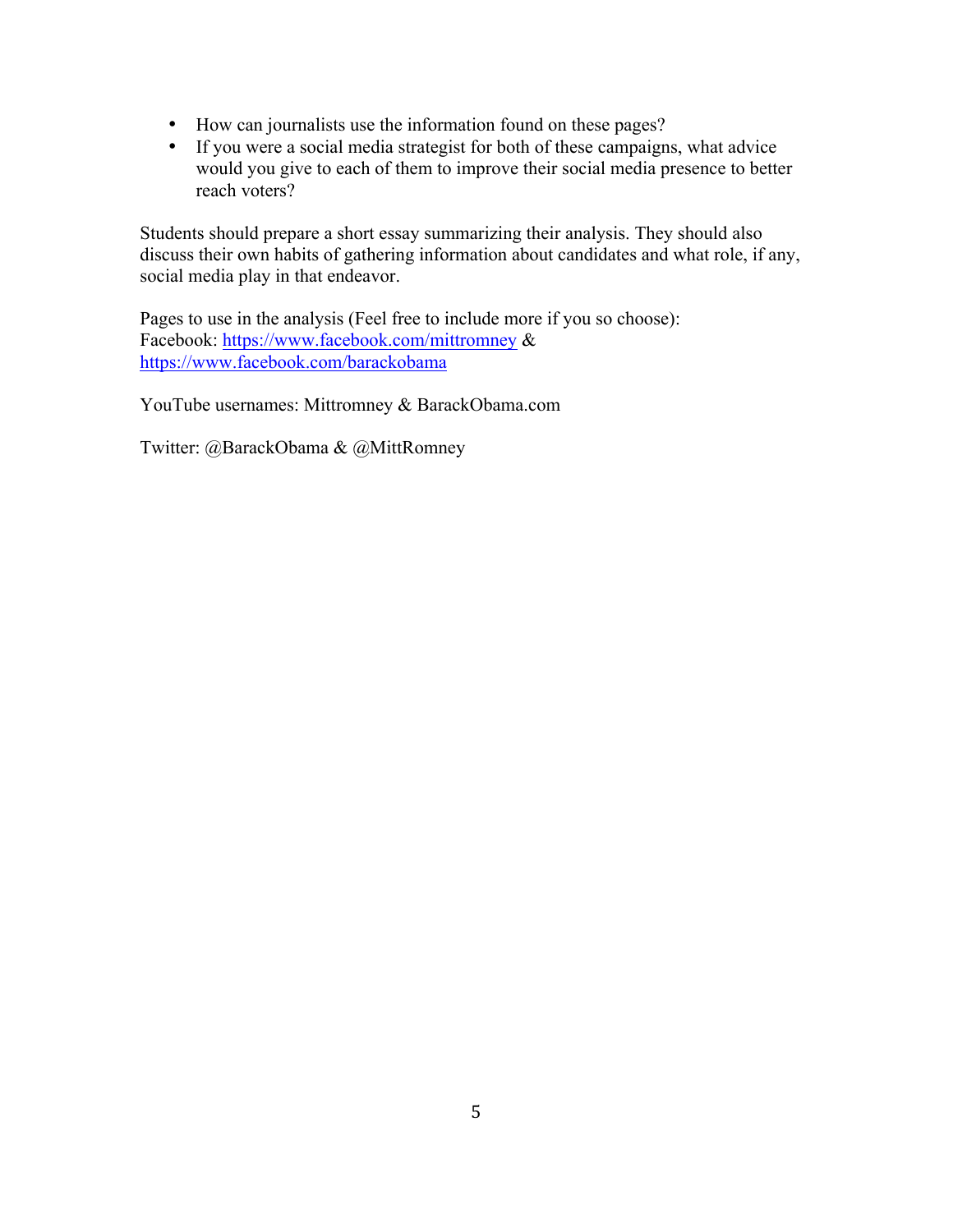# Ads and Political Campaign Communications

Rationale: Political campaigns actively seek to shape, spin and manipulate the public's perceptions of both their candidates and issues. Students will gain an appreciation of the role journalists play in the process and the ethical decisions they must make when choosing which information to publish about candidates and campaigns.

### Objectives:

1. To understand how campaigns and political organizations attempt to shape, spin and manipulate public opinion.

2. To examine the role of the news media as a conduit of information between campaigns and the public.

3. To study the ethical values and loyalties of those who manage campaigns compared with journalists covering the campaigns.

### Procedure:

1. To begin, ask students to answer this warm-up question: What makes a candidate "electable" (in other words, "likeable") to the general public? What qualities should he/she possess? After they answer this question, ask them to think about what types of activities/events could cause a candidate to fall out of the public's favor (allegations of extramarital affairs, embezzlement, etc.)

2. Draw students' attention to that fact that political campaigns, especially those at the state and national level, are scripted and managed. The public has few chances to get to know the "real" candidates. All of the interactions candidates have with the public are carefully monitored and controlled. Candidates not only try to guard their own image; they actively try to shape the public's views of their opponents.

3. As such, candidates and other political action groups invest vast amounts of time and money creating attack ads in hopes of discrediting their political opponents. Share this article with the class (either in print or on screen) and discuss briefly some of the issues the article raises about the resonance of negative political advertising. Do negative ads necessarily change people's perceptions? Does a viewer's propensity to watch such ads online necessarily translate into agreement with views the ad expresses?

4. For some examples, show the following ads political ads to the class. As they watch, students should pay attention to the following points:

What claims are the ads making?

Do the ads offer facts to back-up the claims made about an opposing candidate? Do the ads offer facts to stress how the candidate who produced the ad would act differently than his opponent?

How does the imagery and language used bolster the claims made?

Clip 1

http://www.youtube.com/watch?v=lQzZdyzDZVY&feature=plcp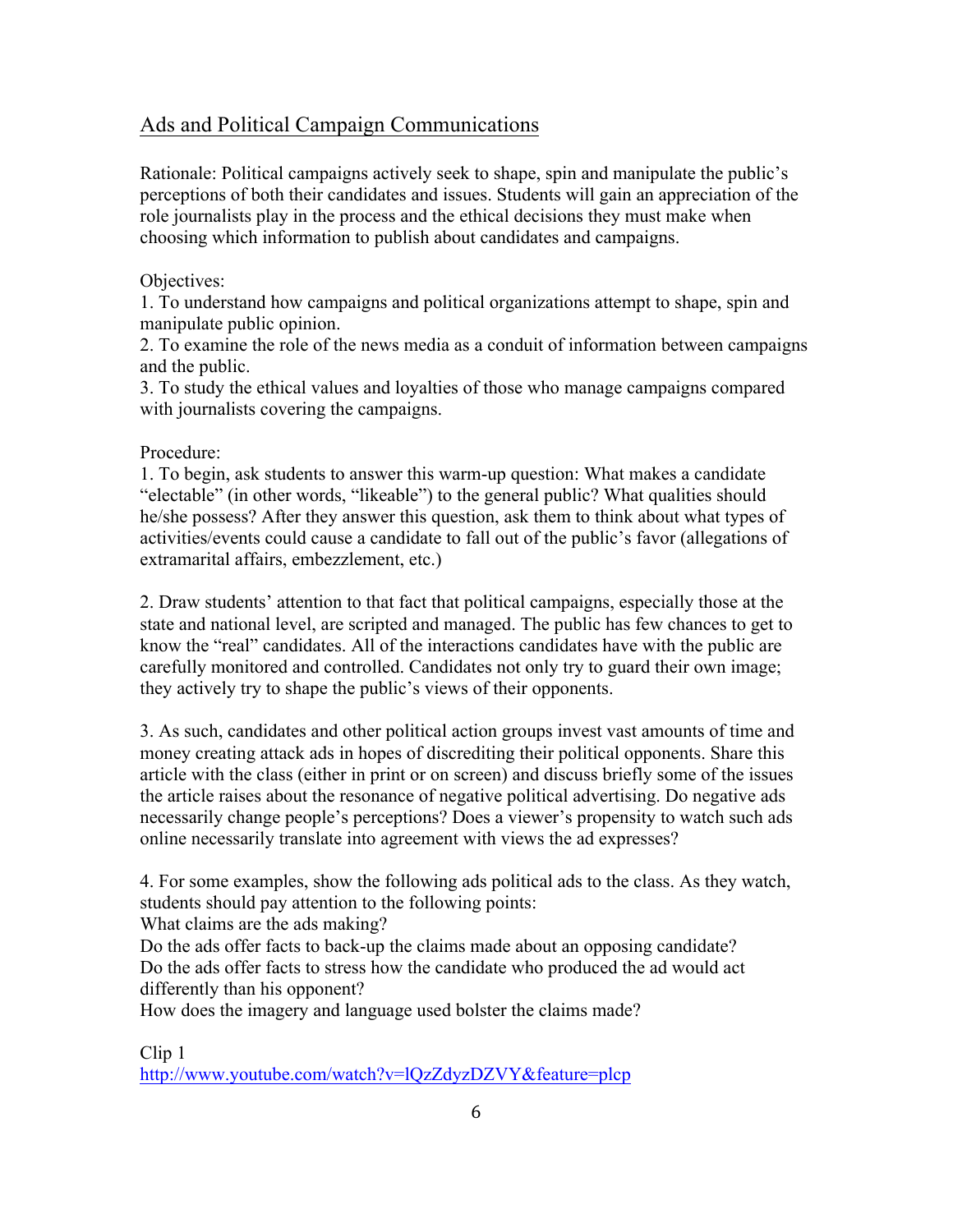Clip 2

http://www.youtube.com/watch?v=3oM7SpCAPEs&list=UUS6scxofr3K4j5q7hn6xQmQ &index=4&feature=plcp

Clip 3 http://www.youtube.com/user/mittromney?feature=CAwQwRs%3D

Clip 4

http://www.youtube.com/watch?v=5sSqHSY\_Z2o&list=UUZtZuLHzPSeodii1DhtQzWA  $&index=42&feature=plpp$  video

5. To further explore this topic, ask students read this article from the American Psychological Association about the effect of campaign advertising. http://www.apa.org/monitor/2012/04/advertising.aspx

Ask students to identify and discuss the main points presented in the article. They can do this in smaller groups if time permits. They should pay particular attention to how audience members tended to react to positive and negative ads in the study. Under what circumstances are political ads most influential?

As they are discussing the article in groups, ask the class to compare and contrast the values journalists espouse compared with those of campaign operatives? For instance, are things like lying or stretching the truth as problematic for the latter as the former? Where are each side's main loyalties? How does this affect their decision-making process? They can use this article from "Bloomberg Businessweek" to spur their discussion about proposed ethical values for political operatives.

http://www.businessweek.com/stories/2008-04-17/a-campaign-code-ofethicsbusinessweek-business-news-stock-market-and-financial-advice

Discuss their findings as a class.

6. Political advertising is one facet of a campaign's communication strategy with the public. Campaigns rely heavily on interactions with the news media, gatherings with voters, volunteer efforts and social media to bolster their candidate's image. As an activity to assess what they've learned, break the class into groups and ask them to work through the following scenarios. The group members should pretend they work for a candidate seeking a high-level political office. They need to create plans of action to deal with these issues by using a wide range of communication strategies where advisable. Students must be able to justify their courses of action.

A) An opponent releases a campaign ad claiming your candidate has cheated taxpayers out of money for the past three years by inflating his business expenses while serving in Congress.